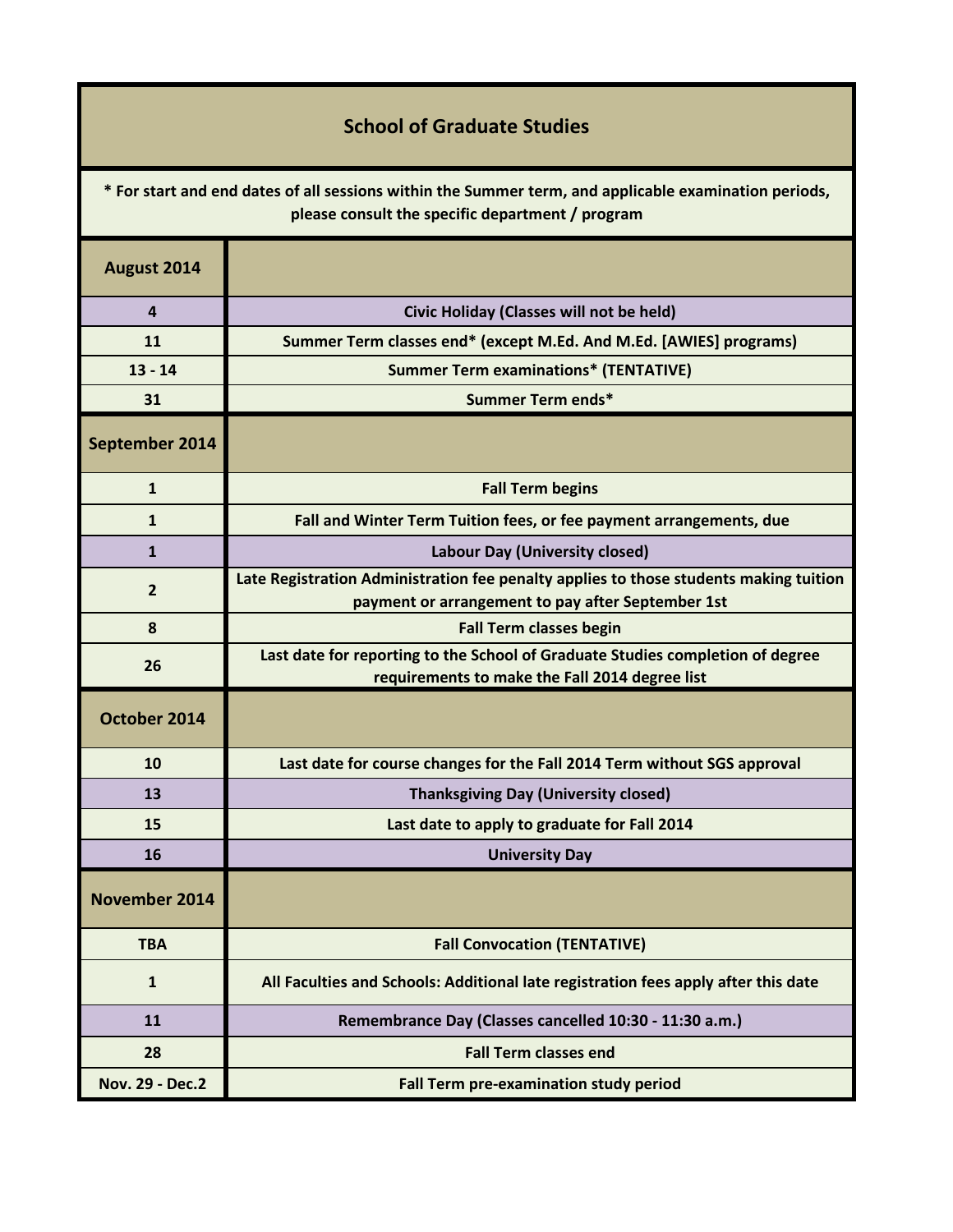| December 2014     |                                                                                                |
|-------------------|------------------------------------------------------------------------------------------------|
| $\mathbf{1}$      | First date to Apply to Graduate in Spring 2015                                                 |
| $3 - 18$          | <b>Final examinations in Fall Term courses (TENTATIVE)</b>                                     |
| 6                 | Commemoration Day (academics cancelled except for clinical responsibilities and field<br>work) |
| 31                | <b>Fall Term ends</b>                                                                          |
| January 2015      |                                                                                                |
| $\mathbf{1}$      | New Year's Day (all classes cancelled)                                                         |
| $\mathbf{1}$      | <b>Winter Term begins</b>                                                                      |
| 5                 | <b>Winter Term classes begin</b>                                                               |
| 5                 | <b>International Student Orientation for Winter Term admissions</b>                            |
| 12                | Last date to drop Fall-Winter (full) courses without SGS approval                              |
| February 2015     |                                                                                                |
| $\mathbf{1}$      | All Faculties and Schools: Additional late registration fees apply after this date             |
| 6                 | Last date for course changes for the Winter 2015 Term without SGS approval                     |
| 16                | Family Day (classes will not be held)                                                          |
| $17 - 20$         | Mid term Reading Week (not applicable to M.Sc.OT or M.Sc.PT programs)                          |
| <b>March 2015</b> |                                                                                                |
| <b>April 2015</b> |                                                                                                |
| $\overline{2}$    | <b>Winter Term classes end</b>                                                                 |
| 5                 | <b>Good Friday (University closed)</b>                                                         |
| $4 - 8$           | Winter Term pre-exam study period                                                              |
| $9 - 25$          | <b>Final Examinations period (TENTATIVE)</b>                                                   |
| 30                | <b>Winter Term ends</b>                                                                        |
| 30                | Last date to apply to graduate in SOLUS in Spring 2015                                         |
| <b>May 2015</b>   |                                                                                                |